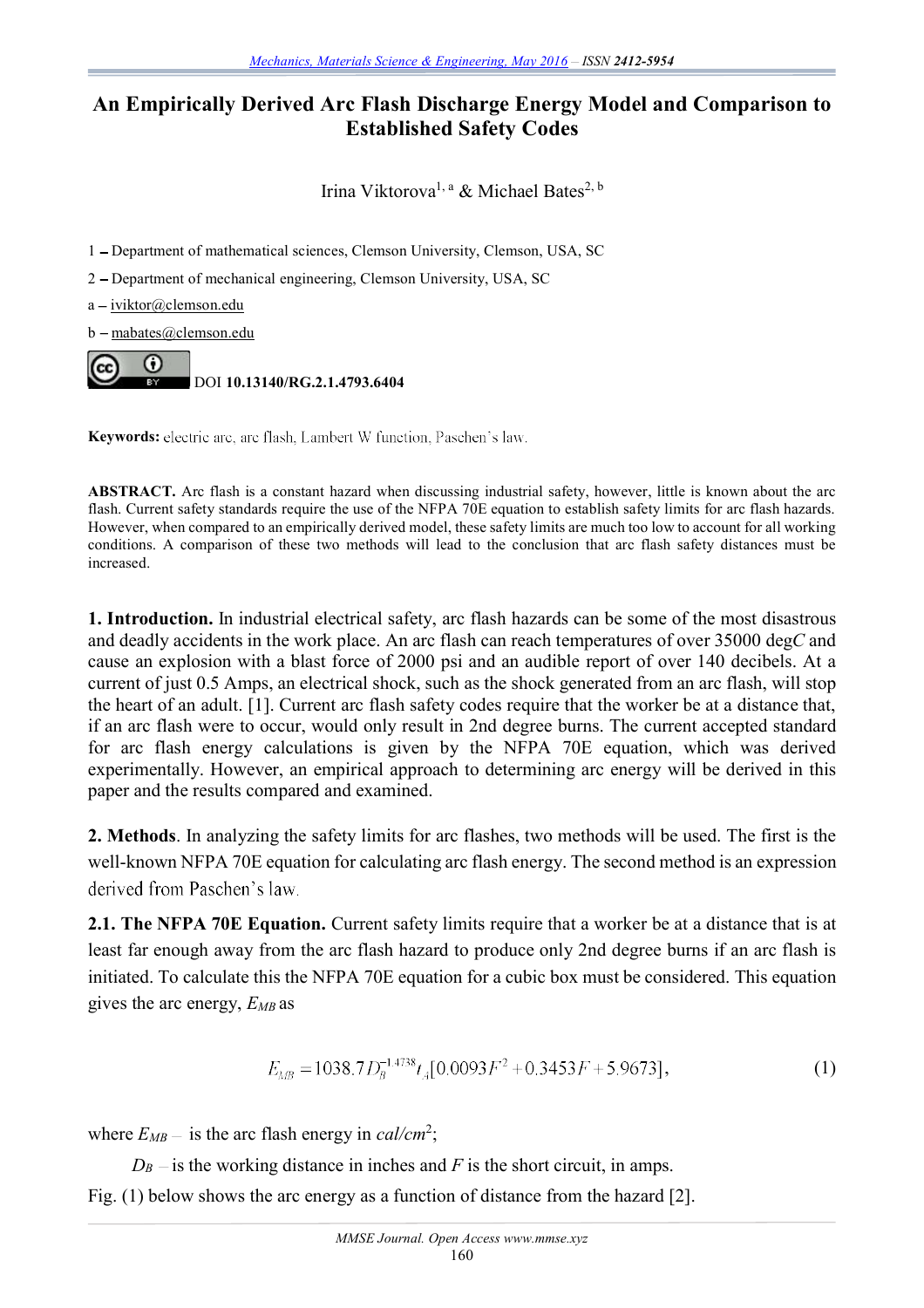

*Fig. 1. Arc Energy with respect to distance*

In accordance with Eq. (1) a worker would have to be 0.52 meters away from the potential hazard to only receive a 2nd degree burn.

2.2. Paschen's Law. While NFPA 70E provides a convenient experimentally derived equation for calculating arc energy, a more empirical approach by applying the well-known Paschen's law can be developed. The breakdown voltage, VB or the minimum voltage required to discharge an electric arc between two electrodes, is described by Paschen's Law, named after the Friedrich Paschen in the 19th Century. This relationship is a function only of the pressure, p and the gap distance, d. and the gap distance. In this system, a human and an electrical breaker box are modeled as two cathodes. Paschen's law is given as [3]

$$
V_B = \frac{BpD_B}{ln(APD_B) - ln[ln(1 + \frac{1}{\gamma_{se}})]},
$$
\n(2)

where the experimental constants *A* and *B* are determined experimentally.

For air at atmospheric pressure, the breakdown voltage as a function of gap distance is shown below in Fig. (2).

It can be shown that the electrical power *P* could be written as follows:

$$
P = VI, \tag{3}
$$

where  $V$  – is voltage;

 $i$  – is the electrical current.

Combing Eqs. (2 - 3) yields the following expression for the electrical power generated in an electric arc at the breakdown voltage, *PEA*, such that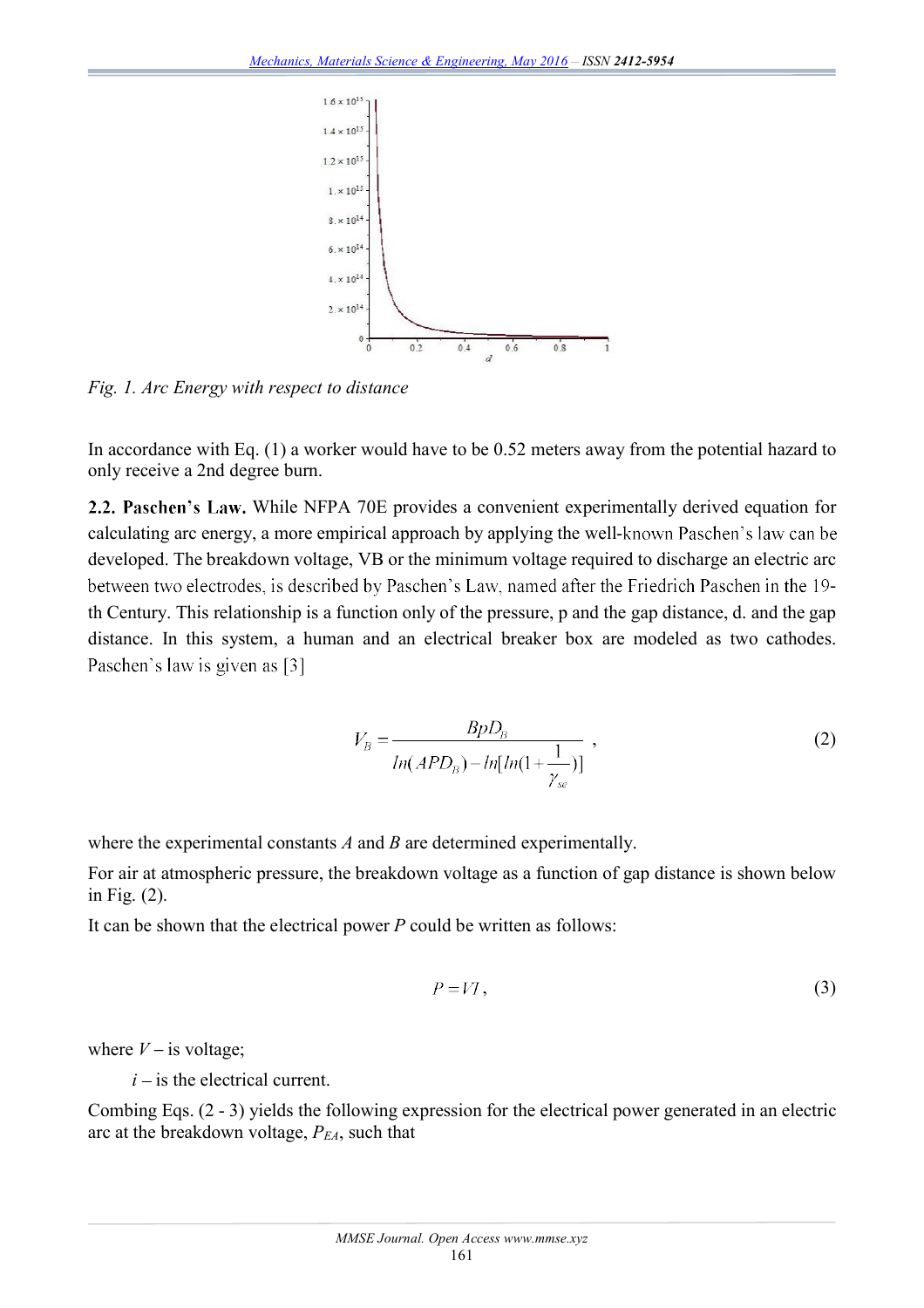$$
P_{EA} = \frac{BpD_B}{ln(APD_B) - ln[ln(1 + \frac{1}{\gamma_{se}})]}
$$
(4)

Finally, to calculate the total energy from the electric arc over a sustained time period, *EEA* the product of the electric power and the total time that the arc is sustained, *tA* must be taken such that

$$
E_{EA} = \frac{BpD_B}{ln(APD_B) - ln[ln(1 + \frac{1}{\gamma_{se}})]}lt_A
$$
\n(5)

This expression, when the theoretical constants for  $A$ ,  $B$  and  $\gamma_{se}$  are substituted in depends solely on the distance from the arc flash hazard. Because in the segment of the Paschen curve, the breakdown voltage increases with distance, at the same current and same discharge time  $-$  the arc will require a greater potential difference to initiate. Thus increasing the total output energy as distance increases as shown below in Fig. 2. Solving Eq. (5) for the distance from the arc hazard, *d*, yields the following expression

$$
D_B = -0.2300e^{-5} E_{EA} W(-\frac{0.3813e^{-1}}{E_{EA}}), \tag{6}
$$

where  $W$  – is the Lambert W function described as the function, which satisfies:



*Fig. 2. Output energy based on distance from arc flash hazard*